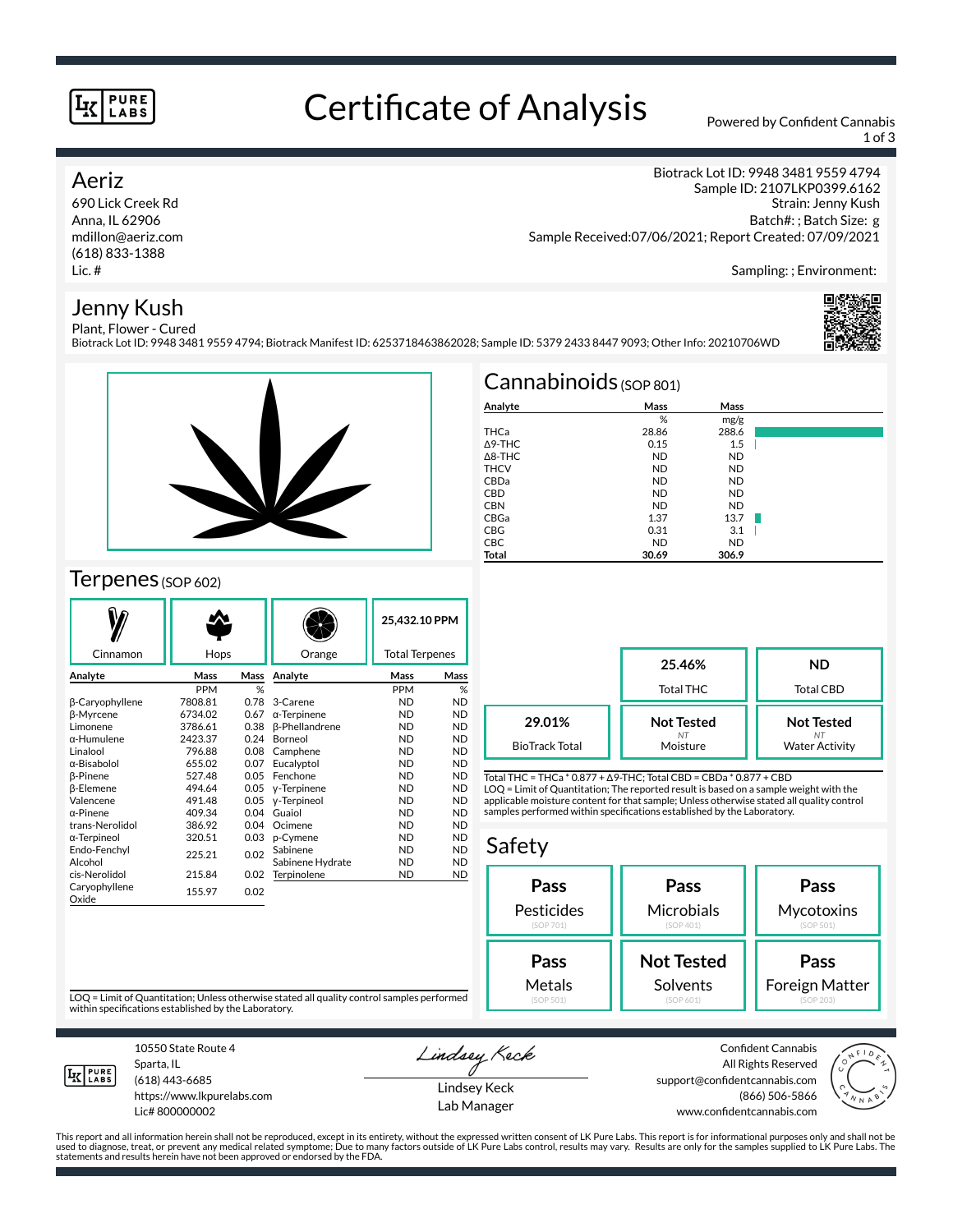### **PURE** LABS

# Certificate of Analysis Powered by Confident Cannabis

2 of 3

### Aeriz

690 Lick Creek Rd Anna, IL 62906 mdillon@aeriz.com (618) 833-1388 Lic. #

Biotrack Lot ID: 9948 3481 9559 4794 Sample ID: 2107LKP0399.6162 Strain: Jenny Kush Batch#: ; Batch Size: g Sample Received:07/06/2021; Report Created: 07/09/2021

Sampling: ; Environment:

#### Jenny Kush Plant, Flower - Cured

Biotrack Lot ID: 9948 3481 9559 4794; Biotrack Manifest ID: 6253718463862028; Sample ID: 5379 2433 8447 9093; Other Info: 20210706WD

| <b>Pesticides</b> |     |       |             | Pass          | <b>Microbials</b>                                                                                                                                   |            |            |             | Pass          |
|-------------------|-----|-------|-------------|---------------|-----------------------------------------------------------------------------------------------------------------------------------------------------|------------|------------|-------------|---------------|
| Analyte           | LOQ | Limit | <b>Mass</b> | <b>Status</b> | Analyte                                                                                                                                             |            | Limit      | <b>Mass</b> | <b>Status</b> |
|                   |     |       |             |               |                                                                                                                                                     |            | CFU/g      | CFU/g       |               |
|                   |     |       |             |               | Aerobic Bacteria                                                                                                                                    |            | 10000      | 105         | Pass          |
|                   |     |       |             |               | Bile-Tolerant Gram-Negative Bacteria                                                                                                                |            | 100        | <b>ND</b>   | Pass          |
|                   |     |       |             |               | Coliforms                                                                                                                                           |            | 100        | <b>ND</b>   | Pass          |
|                   |     |       |             |               | E. Coli                                                                                                                                             |            | $\circ$    | <b>ND</b>   | Pass          |
|                   |     |       |             |               | Salmonella                                                                                                                                          |            | $\circ$    | <b>ND</b>   | Pass          |
|                   |     |       |             |               | Yeast & Mold                                                                                                                                        |            | 1000       | <b>ND</b>   | Pass          |
|                   |     |       |             |               | TNTC = Too Numerous to Count; Unless otherwise stated all quality control samples<br>performed within specifications established by the Laboratory. |            |            |             |               |
|                   |     |       |             |               | <b>Heavy Metals</b>                                                                                                                                 |            |            |             | Pass          |
|                   |     |       |             |               | Analyte                                                                                                                                             | LOO        | Limit      |             | Mass Status   |
|                   |     |       |             |               |                                                                                                                                                     | <b>PPM</b> | <b>PPM</b> | <b>PPM</b>  |               |
|                   |     |       |             |               | Arsenic                                                                                                                                             |            |            | <b>NR</b>   | NT            |
|                   |     |       |             |               | Cadmium                                                                                                                                             |            |            | <b>NR</b>   | <b>NT</b>     |

LOQ = Limit of Quantitation; Unless otherwise stated all quality control samples performed within specifications established by the Laboratory.

Chromium NR NT Lead **NR** NT Mercury NR NT

| Mycotoxins   |     |       |            | Pass        |
|--------------|-----|-------|------------|-------------|
| Analyte      | LOC | Limit |            | Mass Status |
|              | PPB | PPB   | <b>PPB</b> |             |
| <b>B1</b>    |     | 0.10  | <b>ND</b>  | Pass        |
| <b>B2</b>    |     | 0.10  | <b>ND</b>  | Pass        |
| G1           |     | 0.10  | <b>ND</b>  | Pass        |
| G2           |     | 0.10  | <b>ND</b>  | Pass        |
| Ochratoxin A |     | 0.10  | <b>ND</b>  | Pass        |

LOQ = Limit of Quantitation; Unless otherwise stated all quality control samples<br>performed within specifications established by the Laboratory.

LOQ = Limit of Quantitation; Unless otherwise stated all quality control samples performed within specifications established by the Laboratory.

Sparta, IL

Lindsey Keck

Confident Cannabis All Rights Reserved support@confidentcannabis.com (866) 506-5866 www.confidentcannabis.com



This report and all information herein shall not be reproduced, except in its entirety, without the expressed written consent of LK Pure Labs. This report is for informational purposes only and shall not be<br>used to diagnos statements and results herein have not been approved or endorsed by the FDA.

Lindsey Keck Lab Manager

10550 State Route 4

**LK** LABS

(618) 443-6685